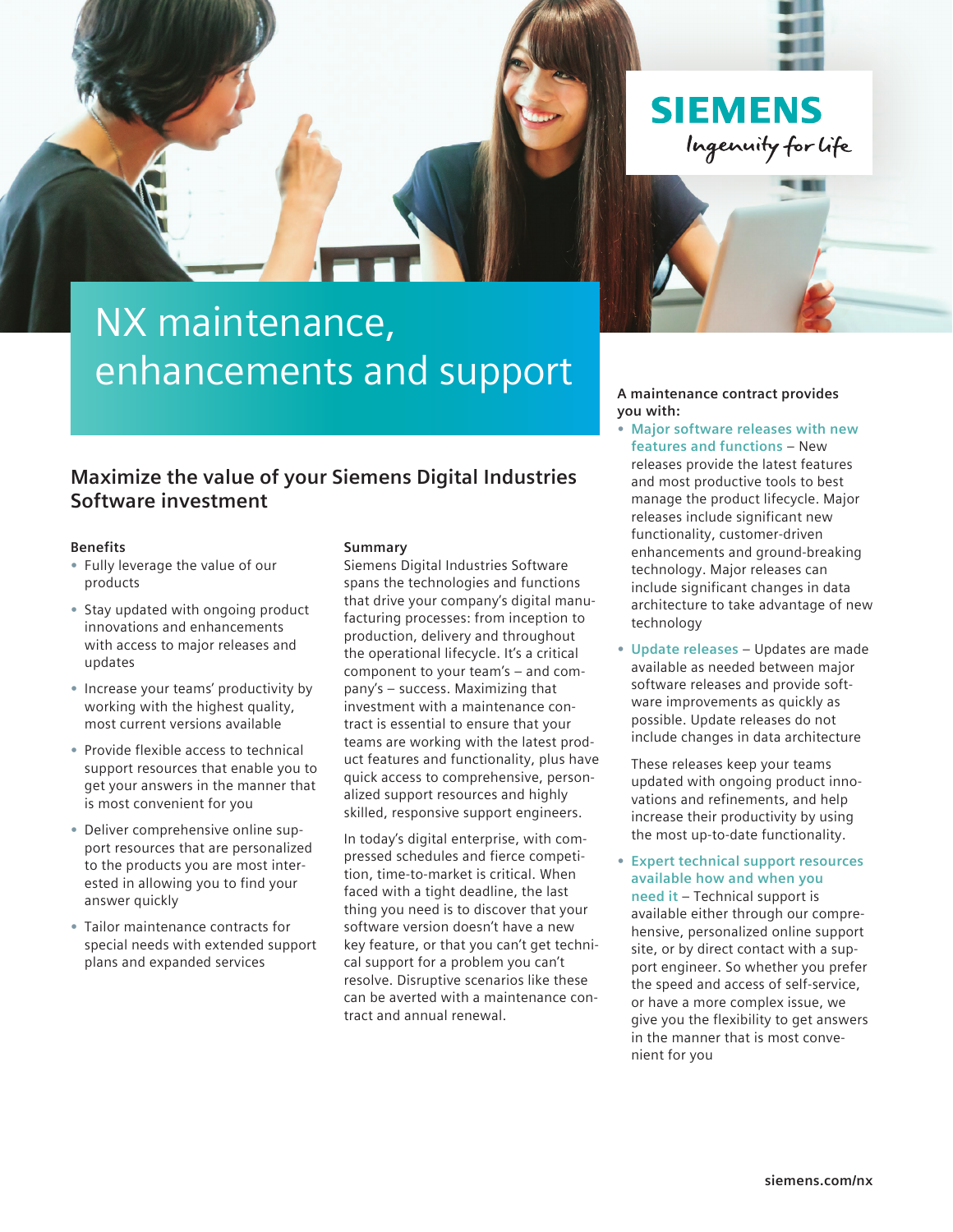## NX maintenance, enhancements and support



**Our online support** site offers anytime, anywhere access so you can find your answer quickly. Whether you need to search the knowledge-base, troubleshoot technical issues, download software and licenses, access documentation, or manage your support cases – our support site provides a personalized and customized experience with instant accessibility.

**Phone-based support** is also available. Our global network of highly skilled support engineers possess detailed knowledge of our products built over years of experience and industry practice. This expertise enables them to quickly understand, investigate, and resolve your questions.

**• Regular technical communications** to notify you about the latest knowledge-base articles and product announcements tailored to your products or topics of interest. We offer several email communications to help keep you informed about the latest

technical content and special opportunities focused on the products you use. It's another way to keep you up-to-date and productive

- **• Support forums** are available where you can ask, learn, share and connect with thousands of other users from around the world. These popular forums provide another way to expand your product and industry knowledge by getting first hand insight from highly experienced users and our technical staff. Plus, it gives you an opportunity to share your expertise with others
- **• Submit product enhancement ideas**  that can be voted on by other customers and reviewed by our technical staff to help ensure our products continue to meet your needs. We actively encourage our customers to submit product enhancement ideas many of which become important additions to new releases and enhancements

#### **Additional support options and services**

Our maintenance contract offers comprehensive features to keep your teams at their most productive. But in some cases, additional support is needed (special restrictions apply).

For these situations, our maintenance contracts can be extended with special support plans and optional expanded services. These options can be purchased together or separately, allowing flexibility in delivering resources and services to meet your unique requirements.

- **• Support plans** For increased efficiencies and a more productive work environment, our Silver and Gold plans offer extended support hours, increased response commitments and other features that can be tailored to your needs
- **• Premium Support Services** These expanded services deliver a personalized and focused approach. A resource to orchestrate and coordinate complex support management activities across your organization or a technical specialist with in-depth knowledge of your products and environment to address and resolve technical issues can enhance your support plan